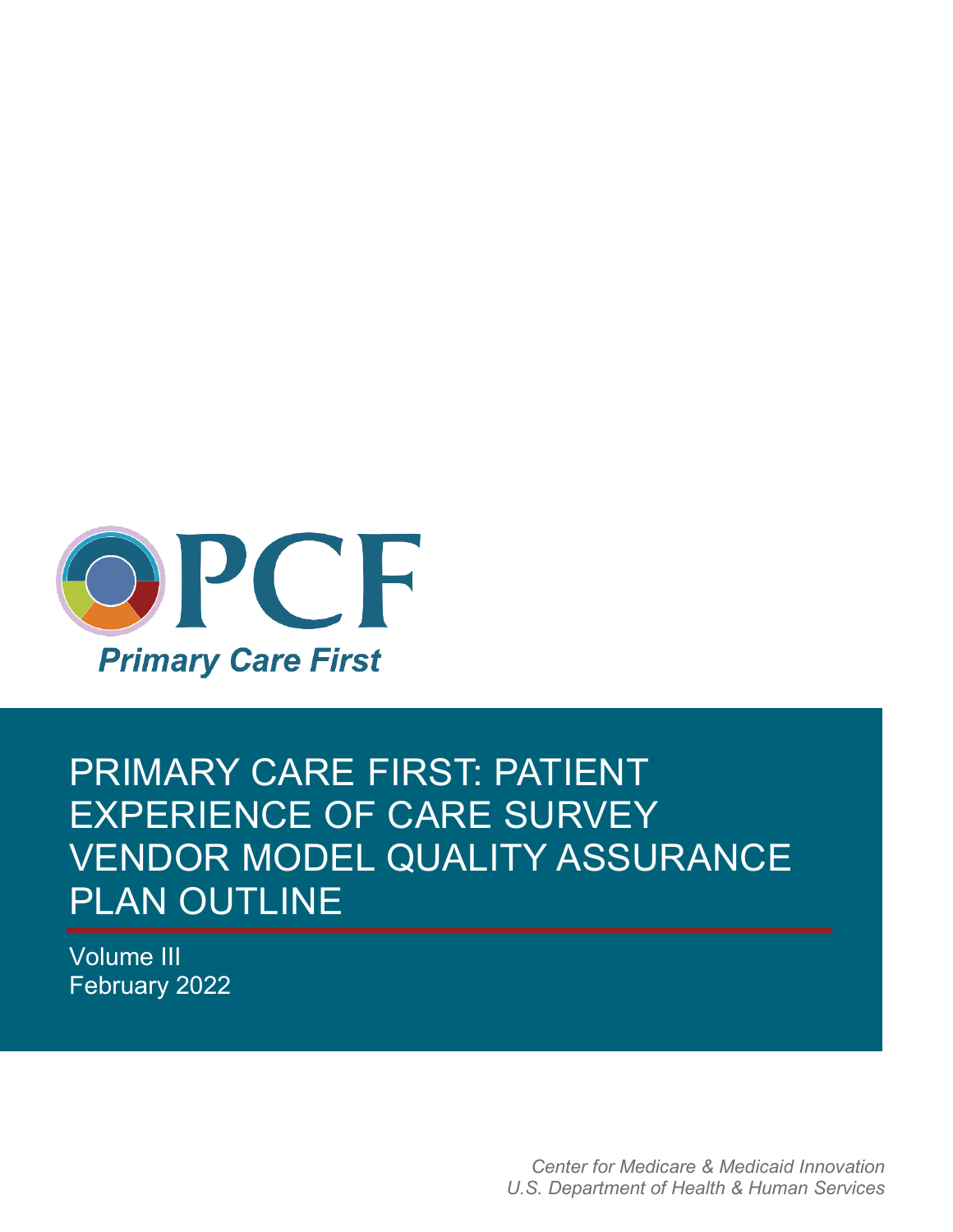## **Model Quality Assurance Plan Outline**

Survey vendors that meet the necessary business requirements to become a CMS-approved Primary Care First (PCF) PECS vendor and have participated in the PCF PEC Survey training session will receive conditional approval as a PCF PEC Survey vendor. Survey vendors will receive final approval after they have submitted an acceptable Quality Assurance Plan (QAP). This model QAP serves as a guide for survey vendors as they develop their procedures and materials for implementing and complying with the PCF PEC Survey *Quality Assurance Guide for Survey Vendors*.

Each vendor must complete and submit a QAP to the PCF PEC Survey Team. QAPs are submitted via the QAP Submission Module on the PCF PEC Survey Portal. The initial QAP is due to the team within 2 weeks of completion of the Introduction to PCF PEC Survey training. The PCF PEC Survey Team will complete an initial review within 2 weeks after the QAP is submitted. If further clarification is needed, the PCF PEC Survey Team will work with the survey vendors to obtain the necessary information. This process may extend beyond the 2-week period, especially if multiple iterations of revisions are required. After the review process has concluded, the vendor will be notified of QAP approval.

In addition, each vendor will be required to update and resubmit its QAP annually, and whenever it makes key personnel or protocol changes.

The vendor's QAP should include the sections listed below. The specific requirements for these sections are described in the pages that follow.

- Organization Background and Staff Experience
- Work Plan
- Survey Implementation Plan
- Data Security, Confidentiality, Privacy Plan and Disaster Recovery Plan
- Questionnaire and Materials Attachments

Each vendor will receive final approval as a PCF PEC Survey vendor after its QAP has been reviewed and approved by the PCF PEC Survey Team.

#### *A. Organization Background and Staff Experience*

1. Provide your organization's name and address. If your organization has multiple locations, include the address of both the main location and the address of the locations at which the primary operations, including data collection and data processing activities, are being conducted.

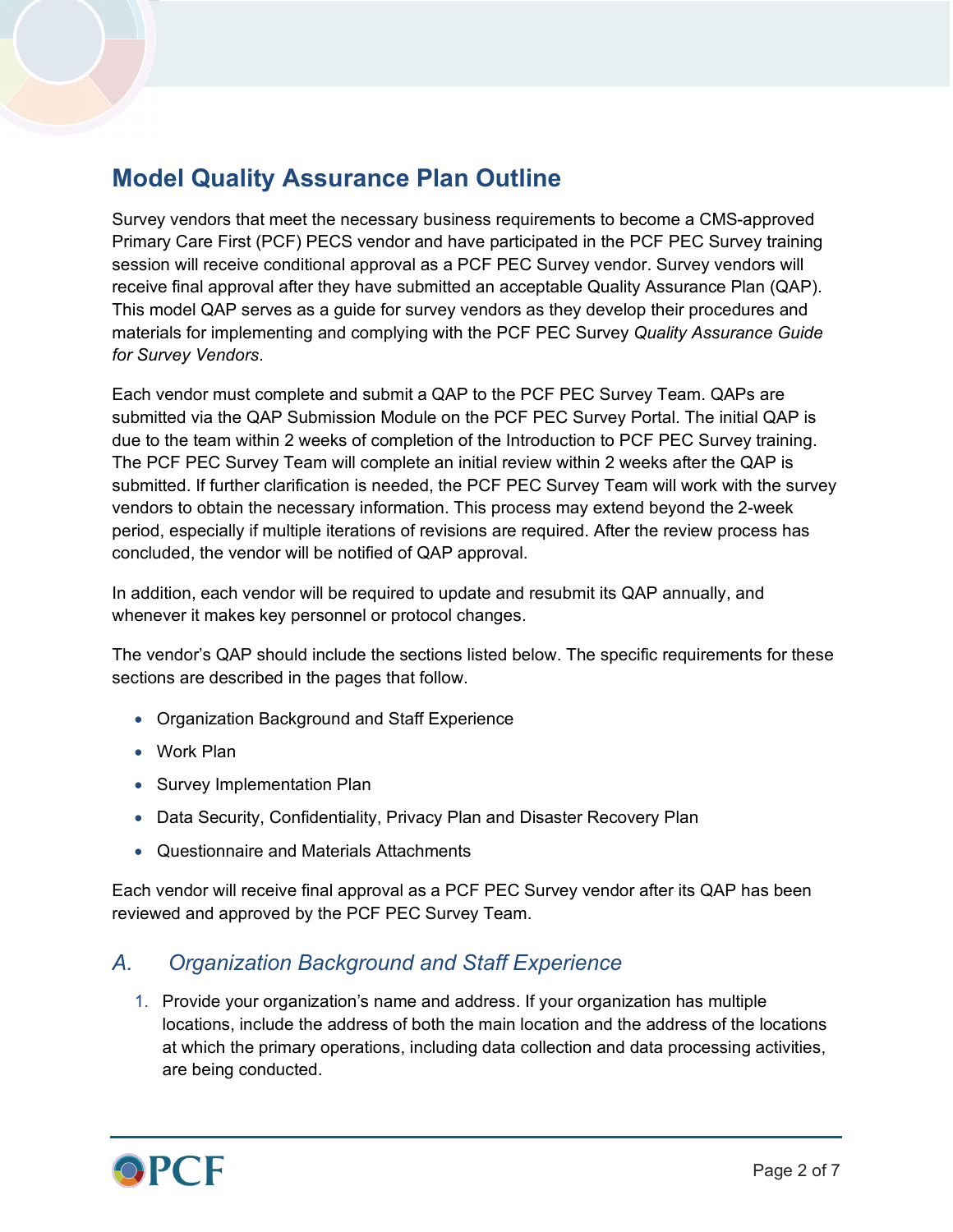- 2. Describe your organization's history and affiliation (e.g., is it part of another company, or affiliated with a university, independent, etc.). Include the scope of business, number of years in business, and number of years of survey experience.
- 3. Provide an organizational chart that shows the names and titles of staff members, including subcontractors, who are responsible for each of the following tasks:
	- a. Overall project management, including tracking and supervision of all tasks
	- b. below.
	- c. Obtaining the sample file.
	- d. Data collection, including overseeing implementation of mail and telephone data collection modes.
	- e. Data receipt and data entry/scanning procedures.
	- f. File development and submission processes.

The organizational chart must specify all staff reporting relationships, including those managing subcontractors. It must designate any individuals who have quality assurance oversight responsibility and indicate for which tasks they are responsible.

4. Summarize the background and experience of the individuals responsible for the tasks listed in Item 3 above, including a description of any subcontractors serving in these roles. The narrative of each individual's experience must include a discussion of how the person's qualifications are relevant to the PCF PEC Survey tasks that he or she is expected to perform. Resumes must be available upon request.

#### *B. PCF PEC Survey Work Plan*

- 1. Include a copy of your schedule or timeline for preparing and concluding all activities within the PCF PEC Survey Quality Assurance Guide for Survey Vendors. The timeline is not limited to but must include:
	- a. preparation of mailing templates,
	- b. programming of the telephone instrument,
	- c. receipt of files from the PCF PEC Survey website/Team,
	- d. conducting additional tracing, address verification, and physical address checks
	- e. printing of the mail materials to sampled cases,
	- f. training staff,
	- g. mailing,
	- h. each step of the data collection,
	- i. data file cleaning, and

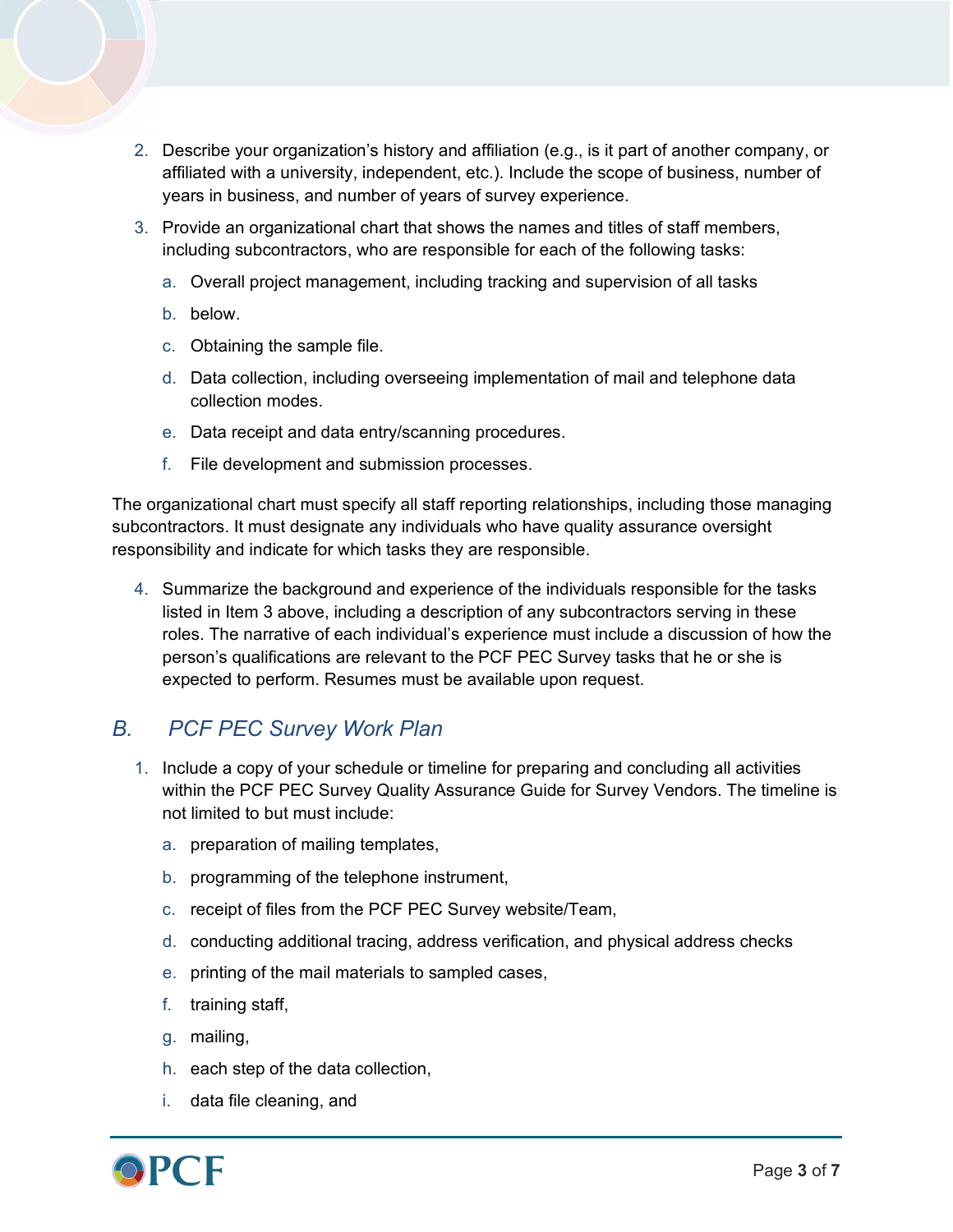j. data file preparation, review, interim submission and final submission.

Quality control steps and their dates must be included for each step.

### *C. PCF PEC Survey Implementation Plan*

For the PCF Protocol, please describe:

- 1. Process for Receipt and Tracking Sample Files
	- a. Describe your process.
	- b. Include the name of the staff member responsible for the process.
- 2. Training for all Project Staff
	- a. Project staff includes:
		- i. Telephone interviewers
		- ii. mail survey production staff
		- iii. data receipt, data processing, and data entry staff,
	- iv. customer support/Help Desk staff
	- v. all staff in supervisory positions
	- b. Include an explanation of how attendance will be ensured and tracked
	- c. Describe training related quality control procedures
	- d. Include the name of the staff member responsible for the process
- 3. Help Desk processes for implementation and quality control on PCF PEC Survey
	- a. Include, at a minimum, the actual telephone number (when available), email address (when available), and who responds to questions
	- b. Include information on how status codes will be assigned by customer support staff, the days of the week and times of the day that you will staff the customer support line, and how you will handle after-hours contacts. Present the text of any audiorecordings and auto replies that will be used
	- c. Include a discussion of your quality control procedures to ensure compliance with PCF PEC Survey protocols and describe your documentation of this quality control, including monitoring of calls conducted by your help desk staff.
	- d. Include the name of the staff member responsible for the process
- 4. Process for implementing PCF PEC Survey data collection via mail and telephone
	- a. A description of the relevant hardware or software (e.g., describe case management of systems for mailing, scanning or data entry, and electronic interviewing

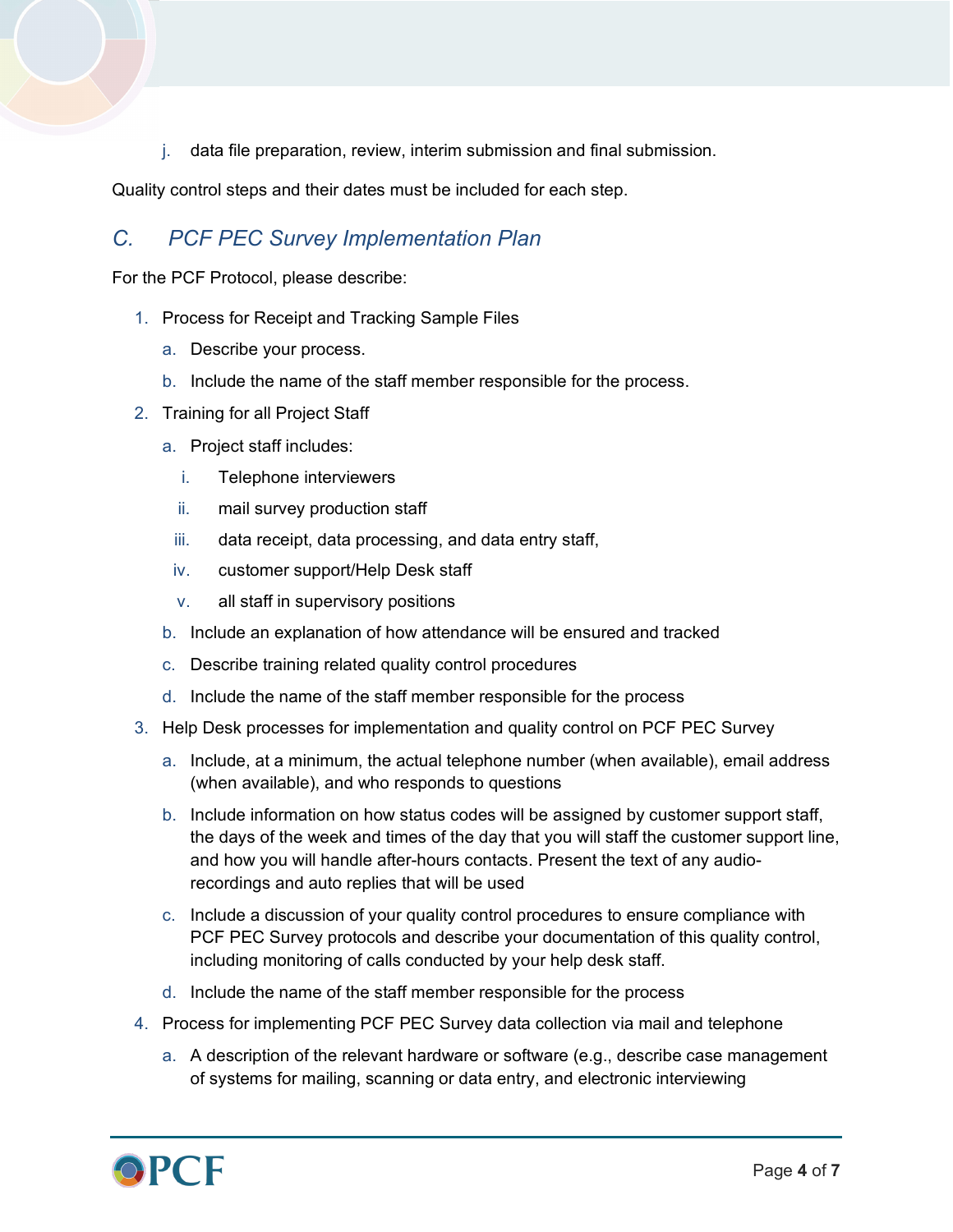- b. Include the name of the staff member responsible for the process
- 5. Printing and production processes for PCF PEC mail surveys
	- a. Explain the quality control checks implemented at each stage (e.g., monitoring the quality and content of English and Spanish mail survey packages, use of seeded mailings, and frequency of checks)
	- b. Describe process for flagging residential care facility sample members to receive facility envelopes
	- c. Include the name of the staff member responsible for the process
- 6. Receipt and data entry or scanning process for PCF PEC mail surveys
	- a. Quality control checks being implemented at the stages of questionnaire receipt, status code assignment, data entry, and scanning, and how frequently those checks are conducted
	- b. Describe your process for handling white mail and undeliverable mail according to PCF PECS protocols.
	- c. Include the name of the staff member responsible for the process
- 7. Process for implementing the telephone survey
	- a. Describe system and procedures that will ensure all interviewing is conducted according to the PCF PEC Survey protocols (e.g., varying times of day calls are attempted, tracking the status of call attempts, CATI time zones)
	- b. Include a crosswalk of internal interim status codes and PCF final status codes
	- c. Describe process for preventing calls from being flagged as spam and coding residential care facility sample members
	- d. Describe how monitoring is conducted and documented
	- e. Describe process for maintaining records of interviewer monitoring and submission to PCF PECS team
	- f. Include the name of the staff member responsible for managing and monitoring interviewer performance
- 8. Control system to monitor case status as cases transition from mail survey phase to telephone follow-up phase
	- a. Describe survey receipt process to track surveys that are returned while telephone follow-up phase is in effect
	- b. Describe the processes that you have in place to ensure that sample members who have returned a completed survey are not called after the completed survey is received.

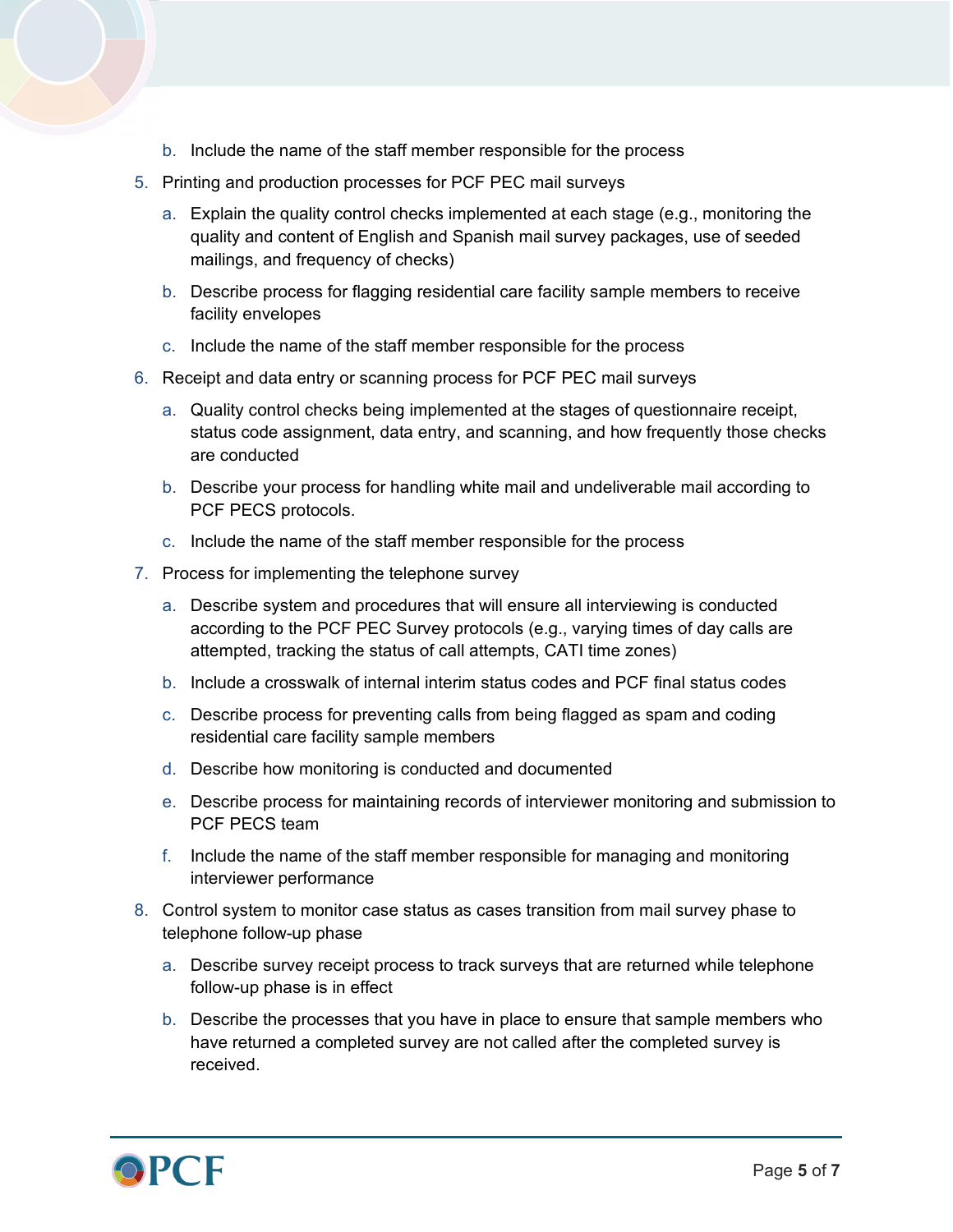- c. How do you determine which completed survey to retain (mail or telephone interview data) if the sample member returns a completed survey and participates in a telephone interview?
- 9. Processes to submit data files to the PCF PEC Survey web portal for both interim and final file submissions
	- a. Discuss quality control during file creation, including document of quality control
	- b. Process that will be used to ensure final survey data are linked to the original SID assigned by the PCF PEC Survey Team
	- c. Include the name of the staff member responsible for the deliverables

#### *D. Data Security, Confidentiality, Privacy Plan and Disaster Recovery Plan*

- 1. Data Security for Receiving and Tracking Sample Files.
	- a. Section C1 requested a description of the process for receiving and tracking sample files. Here, please describe in detail how data security is provided in this process, including explaining your use of passwords, file encryption, backup systems, etc.
- 2. Data Security for Data in Hardcopy in Mail and Hardcopy Form.
	- a. Section C4 requested a description of the process for implementing data collection by mail and telephone. Here, please describe in detail how data security is provided for data in hardcopy and electronic form. Explain your use of passwords, file encryption, backup systems, material storage, access control, retention, and when materials will be destroyed, in addition to other measures taken.
- 3. Data Confidentiality Among Staff.
	- a. Describe your vendor and subcontractor staff confidentiality agreements, including how affidavits of confidentiality are being stored and tracked. Include a copy of the confidentiality agreement that is being used.
- 4. Privacy Plan.
	- a. Describe your measures to protect respondent privacy. Include your telephone survey script regarding privacy or confidentiality of the data collected. Vendors must ensure compliance with Health Insurance Portability and Accountability Act (HIPAA) requirements. Describe the required HIPAA training of staff working on the PCF PEC Survey project. If you are using any subcontractors for any roles, describe how the subcontractor's staff are being trained on HIPAA.
- 5. Data Confidentiality for Patients.
	- a. For the telephone survey, include a screenshot or text indicating the voluntary nature of the sample member's participation.